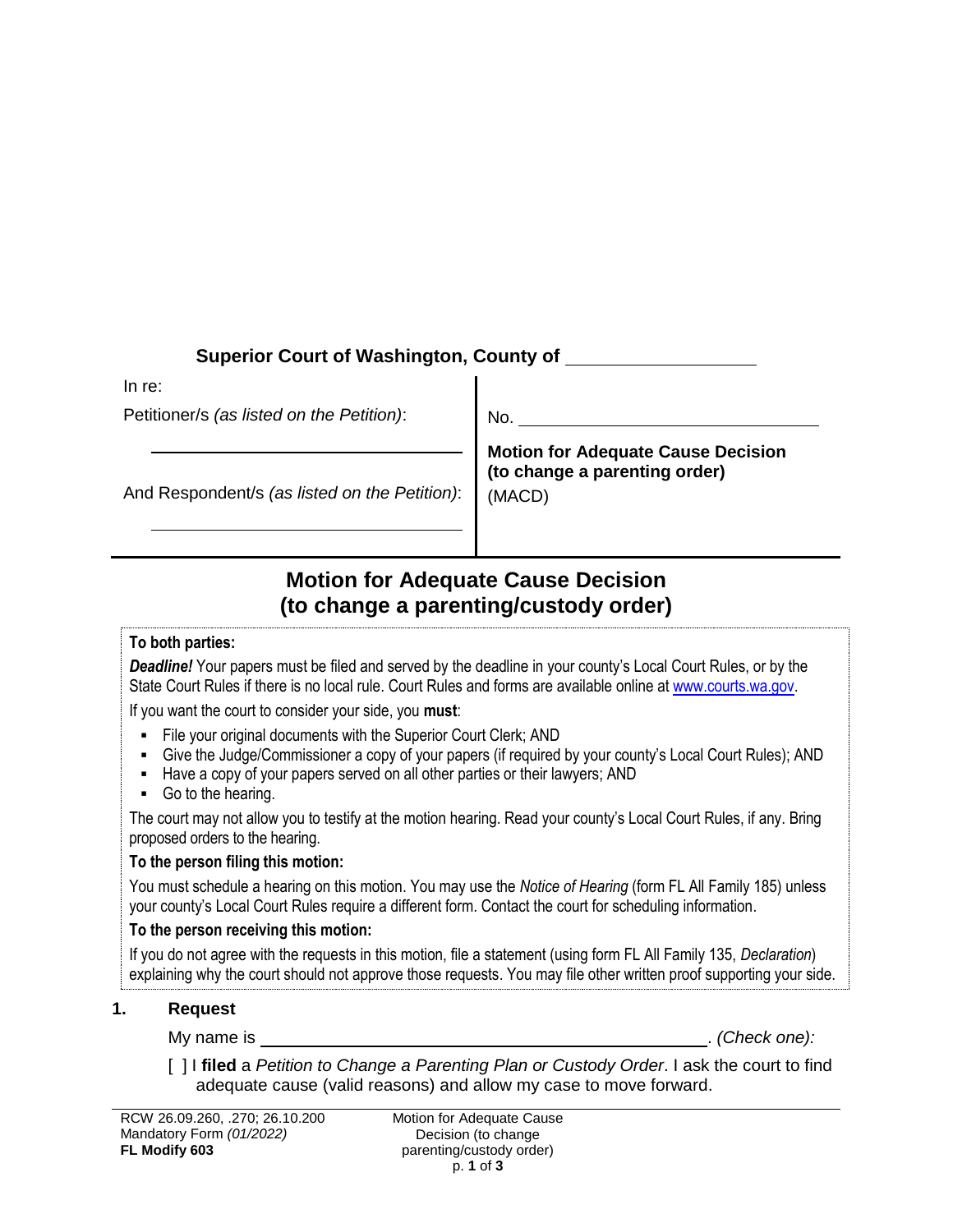[ ] I **received** a *Petition to Change a Parenting Plan or Custody Order*. I ask the court to find **no** adequate cause (no valid reasons) and dismiss the *Petition*, ending the case.

### **2. Service of Summons and Petition**

- [ ] Does not apply. This motion is brought by the party who received the *Petition*.
- [ ] The other party *(check all that apply):*
	- [ ] was or will be served with the *Summons* and *Petition* for this case by:
		- [] personal service in Washington state.
		- [ ] personal service outside of Washington state.
		- [ ] publication.
		- [ ] mail.
	- [ ] waived service by joining the *Petition* and
		- [] does not need to be notified about the court's hearings or decisions in this case.
		- [ ] must be notified about the court's hearing or decisions in this case.

### **3. Reason for request**

K

This request is based on the *Petition*, any *Response,* and the following other documents (if any) filed separately and served on all parties:

- [ ] My Declaration (form FL All Family 135)
- [ ] Declaration/s of *(name/s):*
- [ ] Other documents *(list):*

### **Person making this motion or his/her lawyer fills out below:**

| Person making this motion or lawyer signs here                             |  |                                                  | Date  |     |
|----------------------------------------------------------------------------|--|--------------------------------------------------|-------|-----|
| Print name (if lawyer, also list WSBA No.)                                 |  |                                                  |       |     |
| I agree to accept legal papers for this case at <i>(check one)</i> :       |  |                                                  |       |     |
| lawyer's address, listed below.                                            |  |                                                  |       |     |
|                                                                            |  |                                                  |       |     |
| Lawyer's Street Address or PO Box                                          |  | City                                             | State | Zip |
| Email <i>(if applicable):</i>                                              |  |                                                  |       |     |
| the following address (this does <b>not</b> have to be your home address): |  |                                                  |       |     |
| Street Address or PO Box                                                   |  | City                                             | State | Zip |
| <i>(Optional)</i> email: ____                                              |  |                                                  |       |     |
|                                                                            |  |                                                  |       |     |
| RCW 26.09.260, .270; 26.10.200<br>Mandatory Form (01/2022)                 |  | Motion for Adequate Cause<br>Decision (to change |       |     |
| FL Modify 603                                                              |  | parenting/custody order)                         |       |     |
|                                                                            |  | p. 2 of 3                                        |       |     |